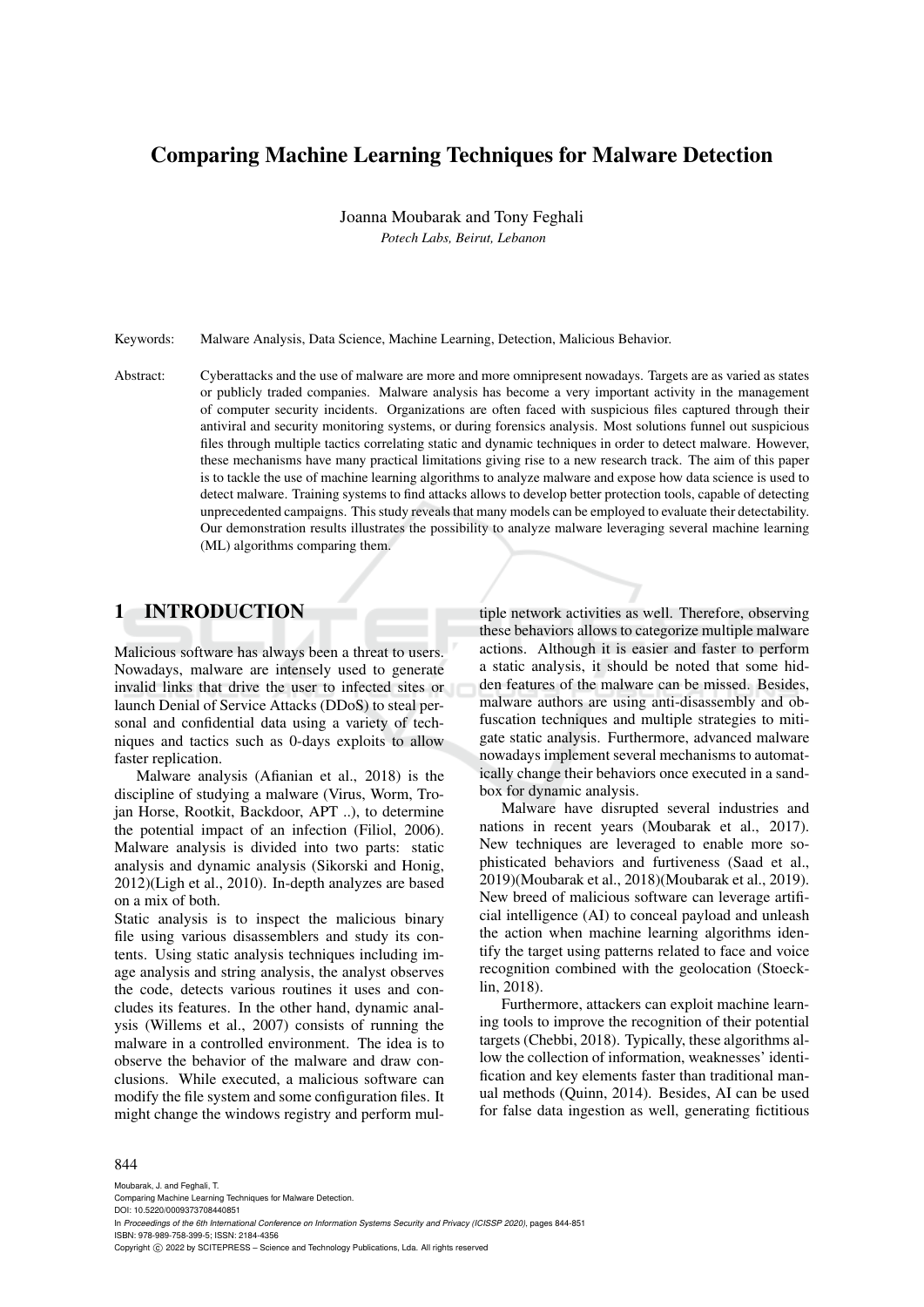data architectures (James et al., 2018). In the other hand, malware analysis can utilize these models as well.

The pledge of machine learning (ML) in detecting malware consists in apprehending the features of these malicious software to be able to differentiate between good and bad binaries. Different steps are needed for that purpose: malicious and benign binaries are collected and malware specific features are extracted (Saxe and Sanders, 2018) in order to develop appropriate inference.

Multiple studies related to this field have been undergone to analyze malware based on APIs (Fan et al., 2015), system calls (Nikolopoulos and Polenakis, 2017), network inspections (Boukhtouta et al., 2016) and to detect android malware (Wu et al., 2016). In this paper, several ML algorithms are tested and utilized to analyze input PE (Portable Executable) files to establish their malicious or harmless nature. The datasets were tested on several models including Random Forest, Logistic Regression, Naive Bayes, Support Vector Machines, K-nearest neighbors and Neural Networks. Finally, multiple tests are undergone on real data to test the accuracy of the models.

This paper is structured as follows: Section 2 overviews machine learning. Section 3 shows the aptness of several algorithms to analyse malware. Section 4 exposes the results of each detection algorithm. Finally, Section 5 concludes the paper and states our future work.

HNOI

2 MACHINE LEARNING

Historically, the beginnings of AI date back to Alan Turing in the 1950s (Moor, 2003). In the common imaginary, artificial intelligence is a program that can perform human tasks, learning by itself. However, AI as defined in the industry is rather more or less evolved algorithms that imitate human actions. Subelements of AI include ML, NLP (Natural Language Processing), Planning, Vison and Robotics. The ML is a sub-part of artificial intelligence that focuses on creating machines that behave and operate intelligently or simulate that intelligence. ML is very effective in situations where insights must be discovered from large and diverse datasets. ML algorithms are grouped into five major classes, which correspond to different types of learning (Russell and Norvig, 2016):

1. Supervised learning: the algorithm is given a certain number of examples (inputs) to learn from, and these examples are labeled, that is, we associate them with a desired result (outputs). The algorithm then has for task to find the law which makes it possible to find the output according to the inputs. The aim is to estimate the best function  $f(x)$  able to connect the input  $(x)$  to the output  $(y)$ . Through supervised learning, two major types of problems can be solved: classification problems and regression problems.

- 2. Unsupervised learning: no label is provided to the algorithm that discovers without human assistance the characteristic structure of the input. The algorithm will build its own representation and a human may have difficulty understanding it. Common patterns are identified in order to form homogeneous groups from the observations. Unsupervised learning also splits into two subcategories: clustering and associations. The idea behind clustering is to find similarities within the data in order to form clusters. Slightly different from clustering, association algorithms take care of finding rules in the data. These rules can take the form of "If conditions X and Y are met then event Z may occur".
- 3. Semi-supervised learning: it encompasses supervised learning and unsupervised learning leveraging labeled data and unlabeled data in order to improve the quality of learning (Zhu et al., 2003).
- 4. Reinforcement learning: it is an intermediary between the first two algorithms. This technique does not rely on the evaluation of labeled data, but operates according to an experience reward method. The process is evaluated and reinjected into the learning algorithm to improve decision rules and find a better way out of the problem. Oriented for decision-making, this learning is based on experience (failures and successes) (Littman, 1994).
- 5. Transfer learning: it is a learning that can come to optimize and improve a learning model already in place. The understanding is therefore quite conceptual. The idea is to be able to apply a set that is acquired on a task to a second relative set.

Several ML algorithms are incorporated depending on their relevance. The focus in this study includes the undermentioned algorithms:

• Random Forest: This algorithm belongs to the family of model aggregations, it is actually a special case of bagging (bootstrap aggregating). Moreover, random forests add randomness to the variable level. For each tree, a bootstrap sample is selected and at each stage, the construction of a node of the tree is done on a subset of variables randomly drawn.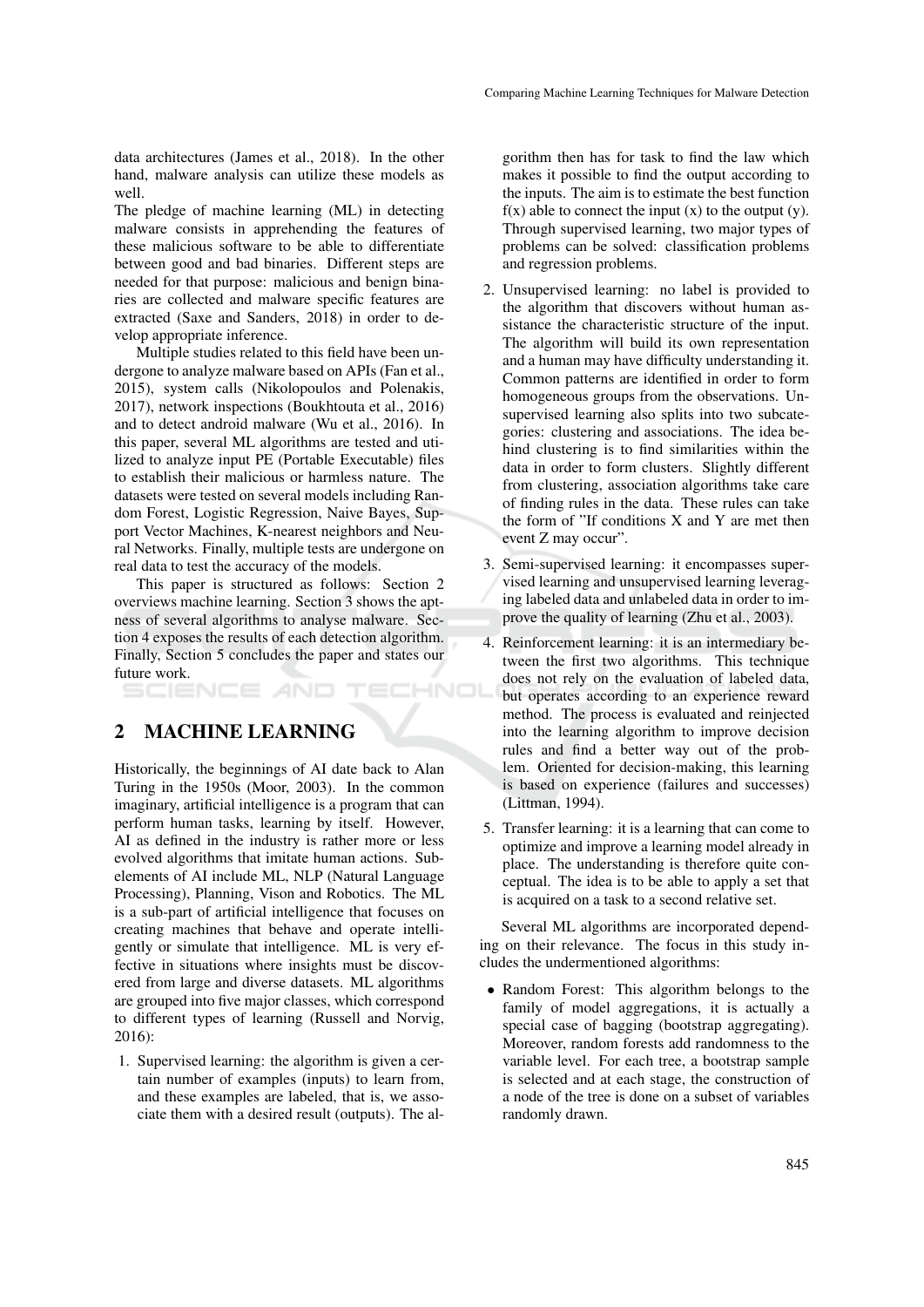- Logistic Regression: It is a supervised classification algorithm where (Y) takes only two possible values (negative or positive). This algorithm measures the association between the occurrence of an event and the factors likely to influence it.
- Naive Bayes: The Bayesian naive classification method is a supervised machine learning algorithm that classifies a set of observations according to rules determined by the algorithm itself. This classification tool must first be trained on a set of learning data that shows the class expected according to the entries. This theorem is based on conditional probabilities. The descriptors  $(X_i)$  are two to two independent, conditionally values of the variable to predict  $(Y)$ .
- Support Vector Machine (SVM): It is also a binary classification algorithm. A SVM algorithm looks for a hyperplane that separates the two categories from the problem. The optimal hyperplane must maximize the distance between the border of separation and the points of each class that are most close (Hastie et al., 2005).
- K-nearest neighbors (KNN): This algorithm is a supervised learning method that can be used for both regression and classification. To make a prediction, the KNN algorithm will be based on the entire dataset. For an observation, which is not part of the dataset, the algorithm will look for the K instances of the dataset closest to the observation. Then, for these K neighbors, the algorithm will be based on their output variables (y) to calculate the value of the variable (Y) of the observation that needs to be predicted.
- Neural Networks: A neural network is inspired by how the human brain works to learn. It is based on a large number of processors operating in parallel and organized in thirds. The first third receives raw information inputs, much like the human's optic nerves when dealing with visual cues. Subsequently, each third party receives the information output from the previous third party. The same process is found in humans when neurons receive signals from neurons close to the optic nerve. The last third, on the other hand, produces the results of the system. In general, neural networks are categorized by the number of thicknesses that separate the data input from the output of the result, based on the number of hidden nodes in the model, or the number of inputs and outputs of each node.

The next section abridges how these algorithms are applied to analyze and detect malicious software.

# 3 MALWARE ANALYSIS

This section depicts how ML algorithms are evoked to detect malware. The evaluation of the algorithms considered multiple malware features including PE headers, instructions, calls, strings, compression and the Import Address Table. The implementation was based on Python and sklearn (Saxe and Sanders, 2018).

#### 3.1 Random Forest Classifier

A decision tree solves problems by automatically generating interrogation while training samples. For each node of the tree, a question is employed to decide whether the sample is a malware or a benignware. The random forest algorithm (Breiman, 2001) combine multiple decision tree where each tree is trained using different questions. Each tree was trained using a random chosen partial set of samples and the features of each sets are randomly selected.

# *hashed features = hasher.transform([string features])*

The detection of a sample is performed on every tree and the algorithm decides on the maliciousness of the binary founded on the response of the majority of the trees.

#### 3.2 Logistic Regression Classifier

The logistic regression (Harrington, 2012) classifier frames a line or a hyperplane that splits malware from benignware in the training dataset.

For a new binary, the algorithm will determine its maliciousness based on the limit between the two classes. The gradient descent algorithm (Ruder, 2016) is used to set the boundary of malware and benignware. The weighted sum of features is translated by the logistic regression classifier to a probability. Features with positive weights are considered malware.

#### 3.3 Naive Bayes Classifier

The naive bayes classifier calculates the probability of a file belonging to a specific category depending on several metrics obtained from the training dataset. A file with a high probability to be clean is beginware, else if the probability is low, then it is a malware (Chebbi, 2018).

### 3.4 Support Vector Machines Classifier

The support vector machine classifier will also draw a hyperplane that splits malware from benignware in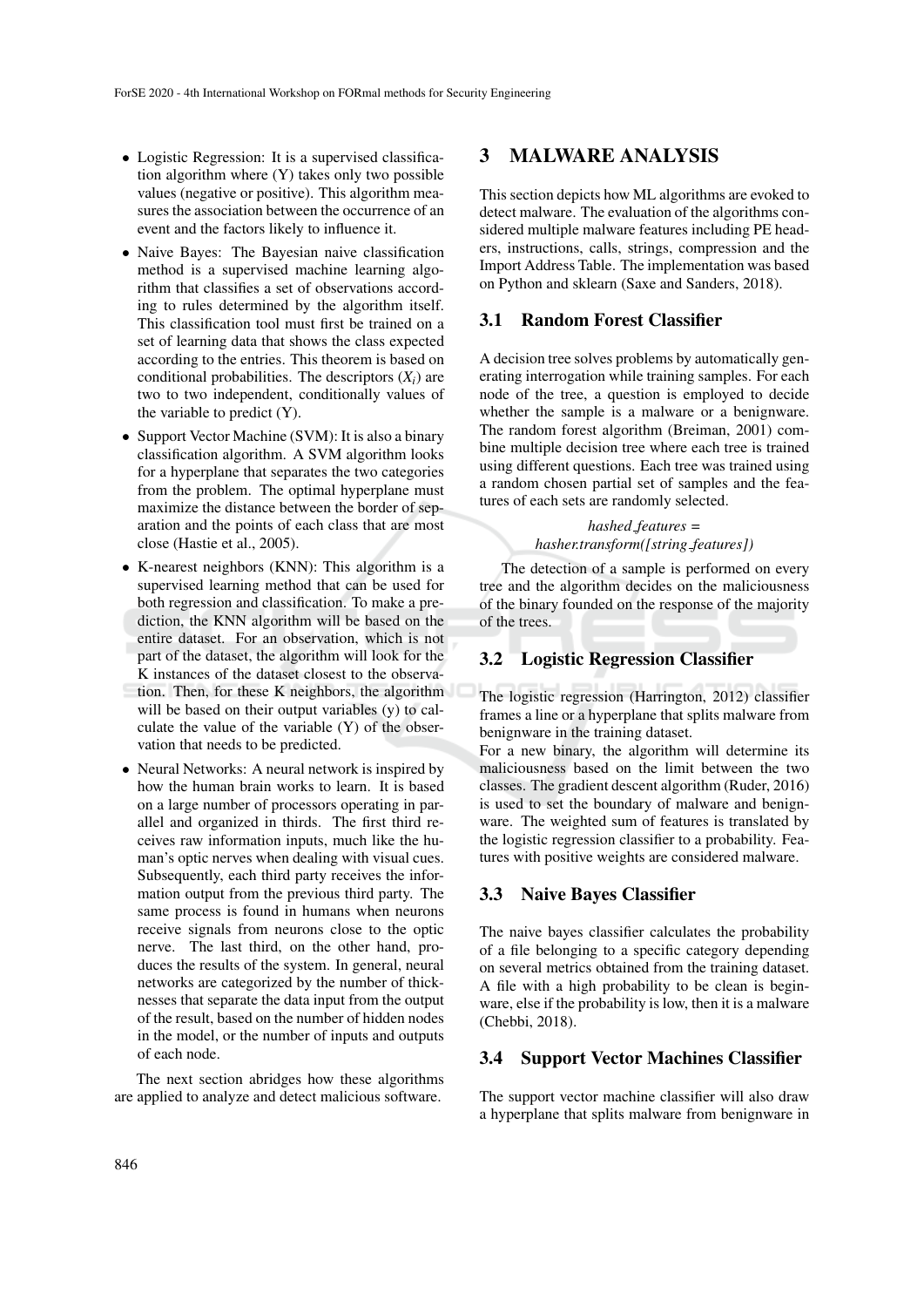

Figure 3: Naive base classifier performance graph.

the training dataset. The decision of being clean or suspicious depends on its location compared to the hyperplane (Chebbi, 2018).

#### 3.5 K-nearest Neighbors Classifier

Having k representing the number of near neighbors, the idea behind the k-nearest neighbors algorithm is to consider that if mostly the characteristics of kbinaries are closest to the characteristics of a binary that is malicious then the binary is malicious. Else, if the majority of characteristics of k-binaries are closest to the characteristic of a benign binary, then this later is benign. For that purpose, the characteristics and features of the new binary are compared to the feature of the k samples. When the percentage of samples in the feature space exceeds a certain number, then the character (malicious or benign) is de-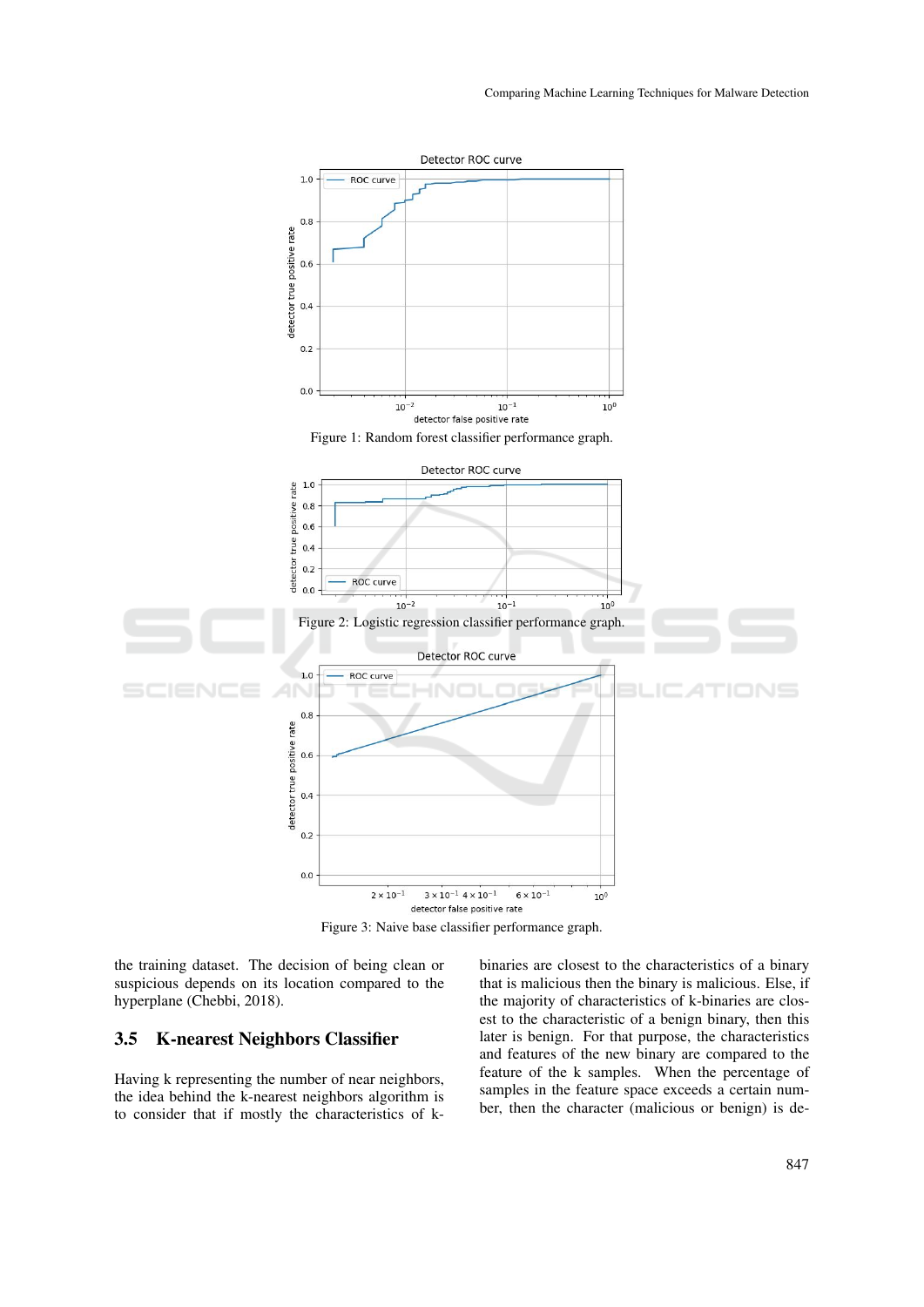

Figure 4: Support vector machines classifier performance graph.



Figure 5: K-nearest neighbors classifier performance graph.

fined. To measure the feature distance (Wang et al., 2007) between a new binary and the samples in the training set the *euclidean distance* function is used to calculate the shortest distance between two points in the feature space (Saxe and Sanders, 2018). The K-Nearest neighbor algorithm is mostly adapted for malware family classification and connect similarities between binaries.

#### 3.6 Neural Networks

The neural network was divided into layers composed from an input layer, a middle layer and the output layer that generates the final result. The middle layer is formed from 512 neurons that uses ReLU (Rectified Linear Unit) (Saxe and Sanders, 2018) as activation function. The last layer uses a sigmoid function (Gan et al., 2015) and comprise one neuron.

Table 1: Classifiers' Performance.

| <b>Classifier</b>                  | <b>FPR</b> | <b>TPR</b> |
|------------------------------------|------------|------------|
| Random forest classifier           | $10^{-2}$  | 92%        |
| Logistic regression classifier     |            | 40%        |
| Naive baise classifier             | $2.10^{-}$ | 65%        |
| Support vector machines classifier | $10^{-2}$  | 40%        |
| k-nearest neighbors classifier     | $10^{-2}$  | 59%        |
| Neural network classifier          |            |            |

*middle = layers.Dense(units=512, activation='relu')(input) output = layers.Dense(units=1, activation='sigmoid')(middle)*

Each neuron in the middle layer (dense layer) has access to all input values. The ReLU activation function, if positive, will output a positive value, else it is a zero. The extract features function was applied to the input (that includes clean and malicious files) and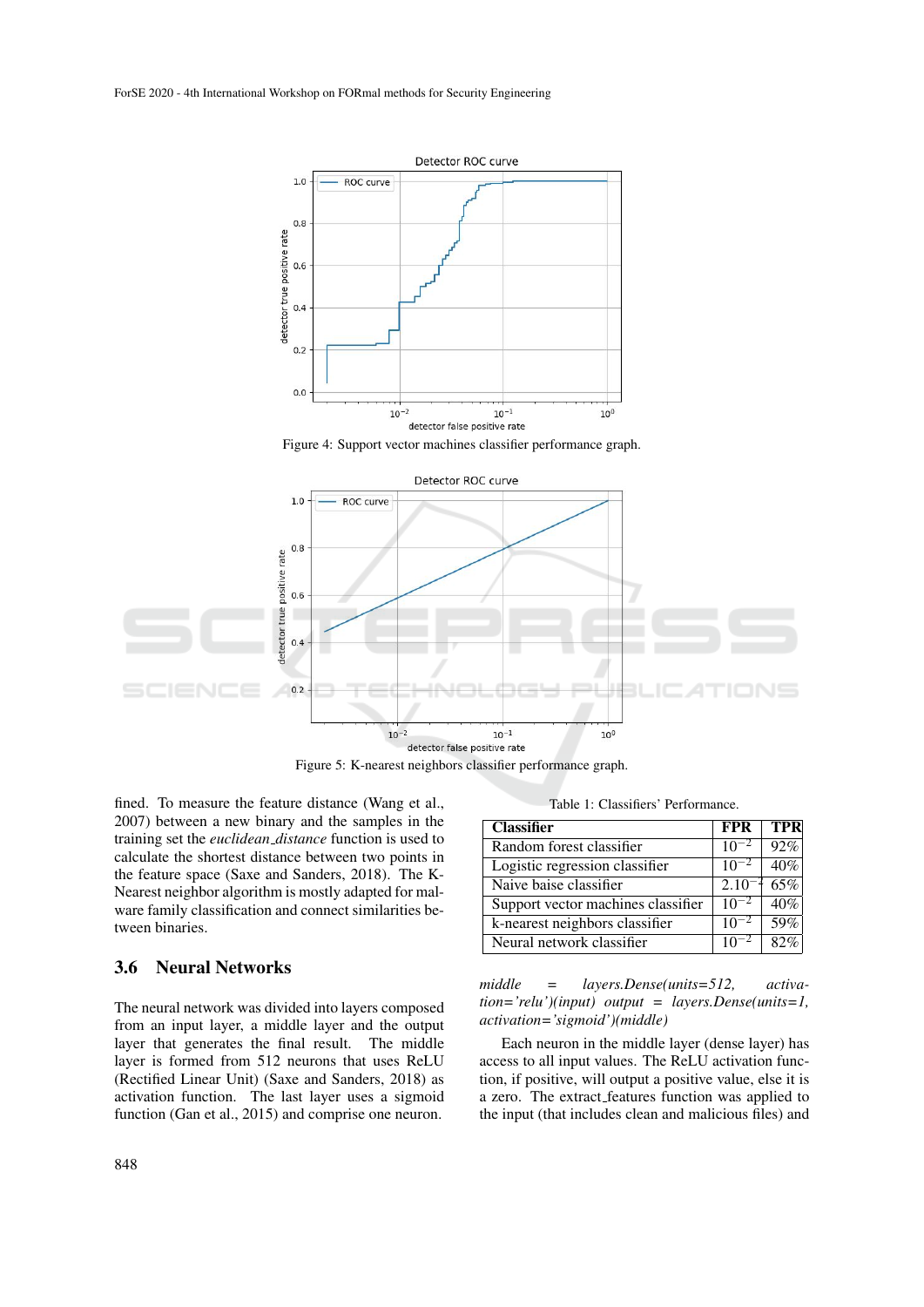

Figure 6: Neural networks classifier performance graph.

then the hash of each token is taken and distributed among this layer. Furthermore, the training was done in batches using a feature generator each time. *model.fit generator ( generator=training generator, steps per epoch=num obs per epoch / batch size, epochs=10, verbose=1)*

# 4 TECHNICAL ANALYSIS

This section analyses malware leveraging Random Forest, Logistic Regression, Naive Bayes, Support Vector Machines, K-nearest neighbors and Neural Networks algorithms. These models were trained on datasets from (Saxe and Sanders, 2018). The evaluation between these algorithms includes the Receiver Operating Characteristic Curve, the detection time and the limitation of each algorithm.

### 4.1 Receiver Operating Characteristic **Curve**

The Receiver Operating Characteristic Curve (ROC Curve) permits to predict the correctness of machine learning algorithms (Bradley, 1997). It consists of a plot visualizing the algorithm true positive rate (TPR) versus its false positive rate (FPR).

> *T PR* = *True Positives True Positives* + *False Negatives*

 $FPR =$ *False Positives False Positives* + *True Negatives*

Predictive rates are divided in four classes:

- True Positive (TP): The binary is correctly predicted as being malicious.
- True Negative (TN): The binary is correctly predicted as being benign.
- False Positive (FP): The binary is incorrectly predicted as being malicious.
- False Negative (FN): The binary is incorrectly predicted as being benign.

A good classifier will try therefore to maximize the true positive rate and to minimize the false positive rate. Comparing the several ROC Curves (Table 1), the performance of the random forest classifier is the best among the other algorithms. Besides, comparing the plots of the detectors, the random forest classifier performs well, noting that the execution can be enhanced when scaling the training dataset to a bigger amount of test data adding millions of samples. Others parameters can be added as well.

#### 4.2 Detection Time

To highlight the performance of ML detectors, the same binaries were tested using the different classifiers. Figure 7 summarizes the detection time of each classifier. For a same new binary to test, the neural network and logistic regression classifier achieved the fastest detection rate (4.6 secondes) and the random forest classifier the slowest average (16.5 secondes).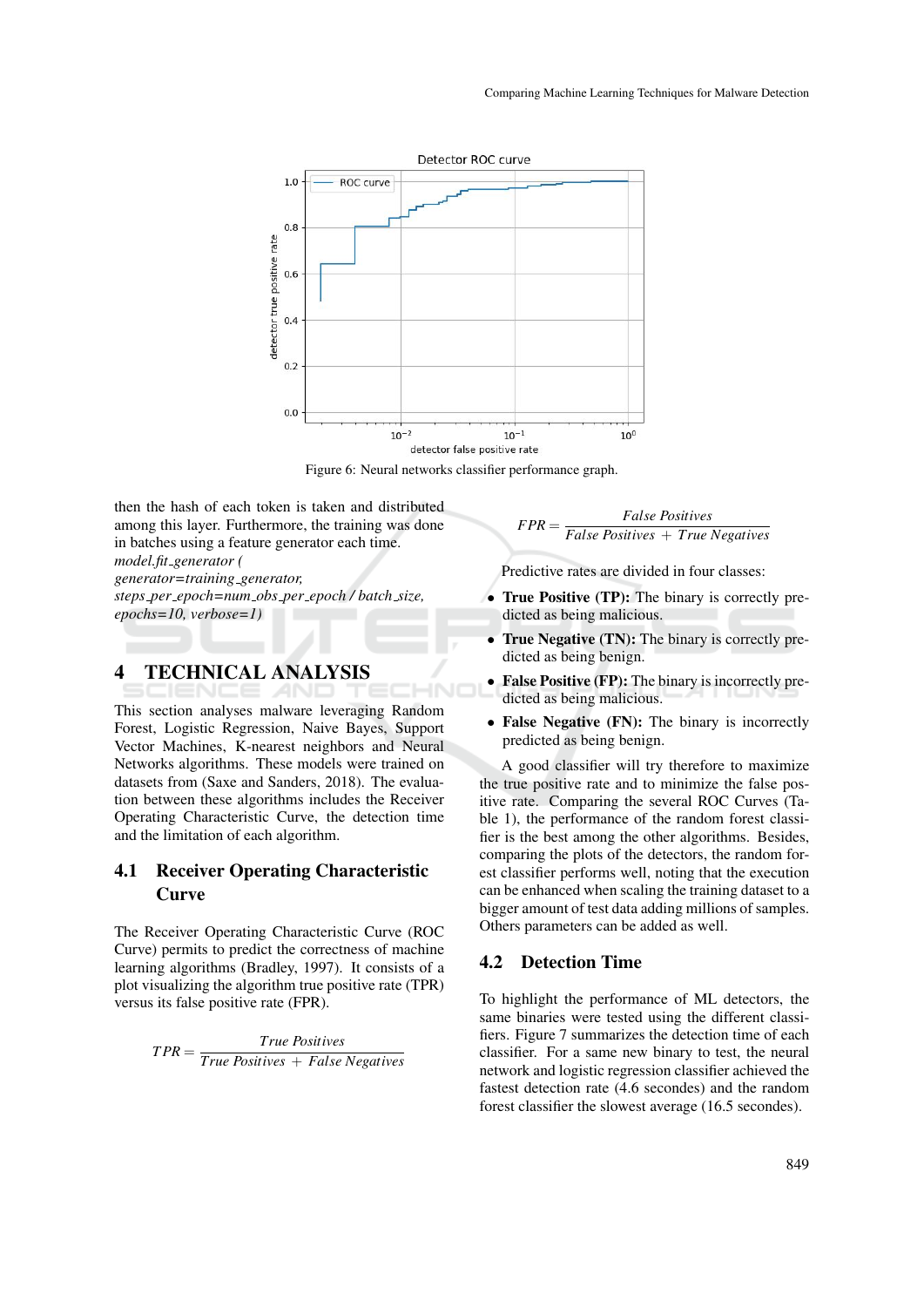

Figure 7: Average Detection Time.

# 5 CONCLUSION

The information age has recently discovered the value of big data and information that can hide in disparate, large data sources. The current interest in data has also spread across multiple applications to detect and prevent attacks. New technologies permit nowadays an advanced analytics approach leveraging big data. In cybersecurity, machine learning algorithms can be used to detect external intrusions, for example by identifying patterns in the behavior of attackers performing reconnaissance, but also to detect internal risks. The analysis simply aims to provide visualization so that human interaction can be applied to infer ideas. By combining data from system log files, historical data on IP addresses, honeypots, system and user behaviors, etc. a more comprehensive overview of a normal situation is conceived. The wit is to analyze multiple sources and patterns to signal unwanted behavior. Furthermore, machine learning is used for attack detection and attribution. Besides, several use cases of machine learning are employed for penetration testing. The work done in this paper proves that different approaches can be leveraged to detect malware using machine learning. Several algorithms have been implemented, trained and tested. For each algorithm, the methodology of detecting malware have been abridged in details. Moreover, the ROC Curve of each classifier has been illustrated showing that some algorithms perform better than others. This study and classifiers' evaluation show that random forest operates satisfactorily comparing to other algorithms even that the average detection time is not the lowest.

Our future plans consist in studying and enhancing the detection of malware using hybrid training

model and ensemble learning. These algorithms can be built also leveraging other parameters and training data. In addition, in a next step we envisage to associate multiple analysis techniques to detect malware. For a complete detection mechanism, we plan to combine static, dynamic and machine learning techniques to analyse malware.

# REFERENCES

- Afianian, A., Niksefat, S., Sadeghiyan, B., and Baptiste, D. (2018). Malware dynamic analysis evasion techniques: A survey. *arXiv preprint arXiv:1811.01190*.
- Boukhtouta, A., Mokhov, S. A., Lakhdari, N.-E., Debbabi, M., and Paquet, J. (2016). Network malware classification comparison using dpi and flow packet headers. *Journal of Computer Virology and Hacking Techniques*, 12(2):69–100.
- Bradley, A. P. (1997). The use of the area under the roc curve in the evaluation of machine learning algorithms. *Pattern recognition*, 30(7):1145–1159.
- Breiman, L. (2001). Random forests. *Machine learning*, 45(1):5–32.
- Chebbi, C. (2018). *Mastering Machine Learning for Penetration Testing*. Packt Publishing.
- Fan, C.-I., Hsiao, H.-W., Chou, C.-H., and Tseng, Y.-F. (2015). Malware detection systems based on api log data mining. In *2015 IEEE 39th annual computer software and applications conference*, volume 3, pages 255–260. IEEE.
- Filiol, E. (2006). *Computer viruses: from theory to applications*. Springer Science & Business Media.
- Gan, Z., Henao, R., Carlson, D., and Carin, L. (2015). Learning deep sigmoid belief networks with data augmentation. In *Artificial Intelligence and Statistics*, pages 268–276.
- Harrington, P. (2012). *Machine learning in action*. Manning Publications Co.